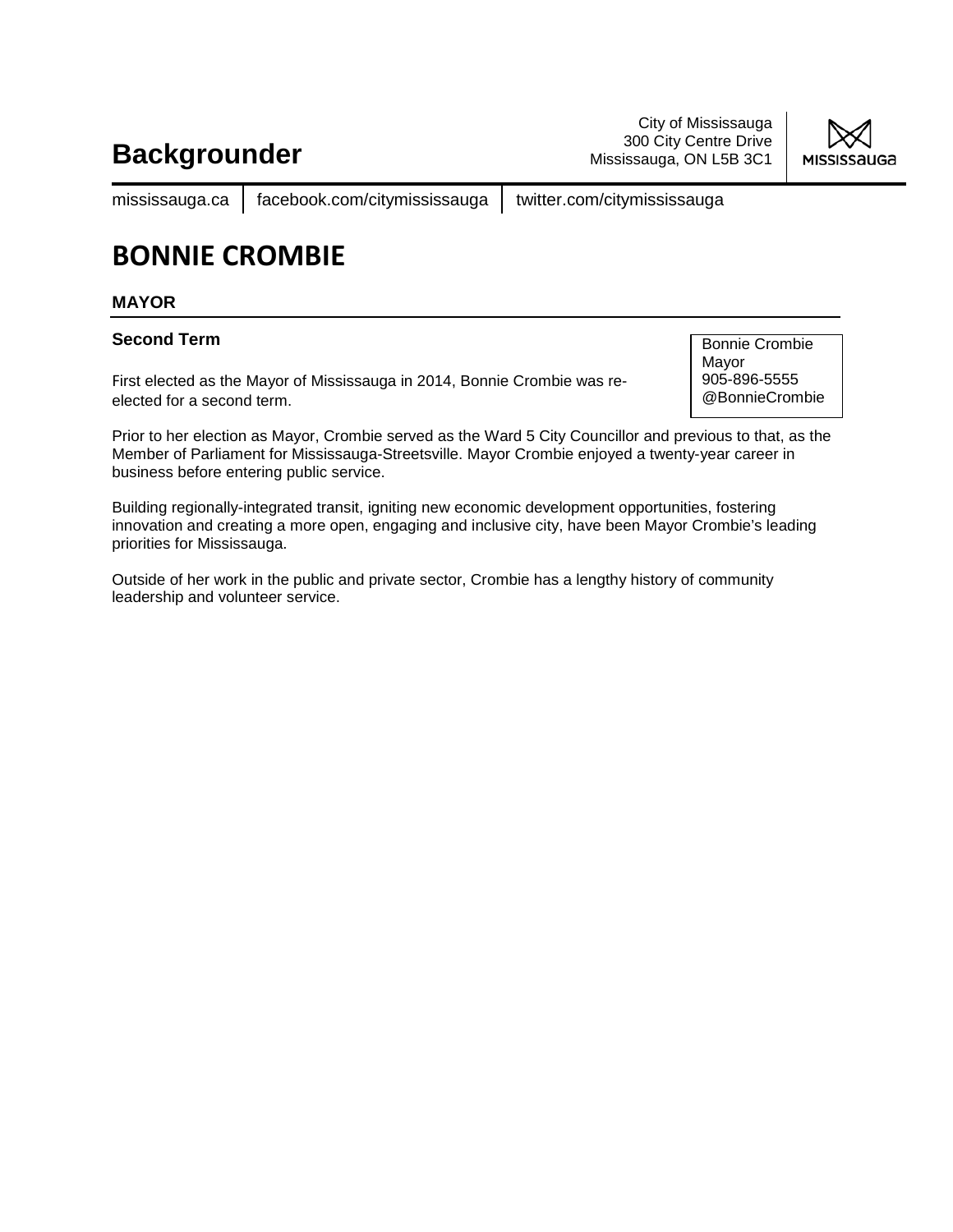City of Mississauga 300 City Centre Drive Mississauga, ON L5B 3C1



mississauga.ca | facebook.com/citymississauga | twitter.com/citymississauga

## **STEPHEN DASKO**

**WARD 1 COUNCILLOR**

### **First Term**

On Monday, October 22, Stephen Dasko was elected as a City of Mississauga Member of Council for Ward 1 for the 2018-2022 term and as a Regional Councillor for the Region of Peel.

Stephen Dasko Ward 1 Councillor 905-896-5100 @DaskoWard1

"A vibrant community is home to a better life." So believes Stephen Dasko, a Ward 1 resident - from birth to today. As witness to decades of change in Ward 1, he knows residents have a common question – as the landscape evolves in Mississauga's South East corner, are the biggest changes yet to come? Indeed they are – and they are happening now.

His leadership style engages community participation by first listening, and then acting with a unified voice that pledges to have residents' voices heard. They are the same principles that guided his work as a volunteer member of the Board of Directors for Community Living Mississauga and a Director for the Port Credit Village Project.

Stephen also served twice as a Campaign Co-Manager for Councillor Jim Tovey's elections to public office and is intimately involved with the Ward's issues: from ensuring the community vision inspired by Jim remains true to the community's interest in the midst of unprecedented development. Be it transportation, infrastructure or density, Stephen is committed to advancing the needs of his community.

As a professional, Stephen worked in the hi-tech sector as Chief Operating Officer for ASI Technologies. His focus has been transportation, providing associations with database management solutions and operating the "The Road Authority," a joint venture between the Ministry of Transportation and Ontario Good Roads Association.

**Ward 1 boundaries:** South side of Dundas Street. between Cawthra Road and the Etobicoke Creek, Etobicoke Creek to Lake Ontario, Credit River north to Q.E.W, Q.E.W. east to Cawthra Road., Cawthra Road, north to Dundas Street., Dundas Street from Cawthra Road to the Etobicoke Creek.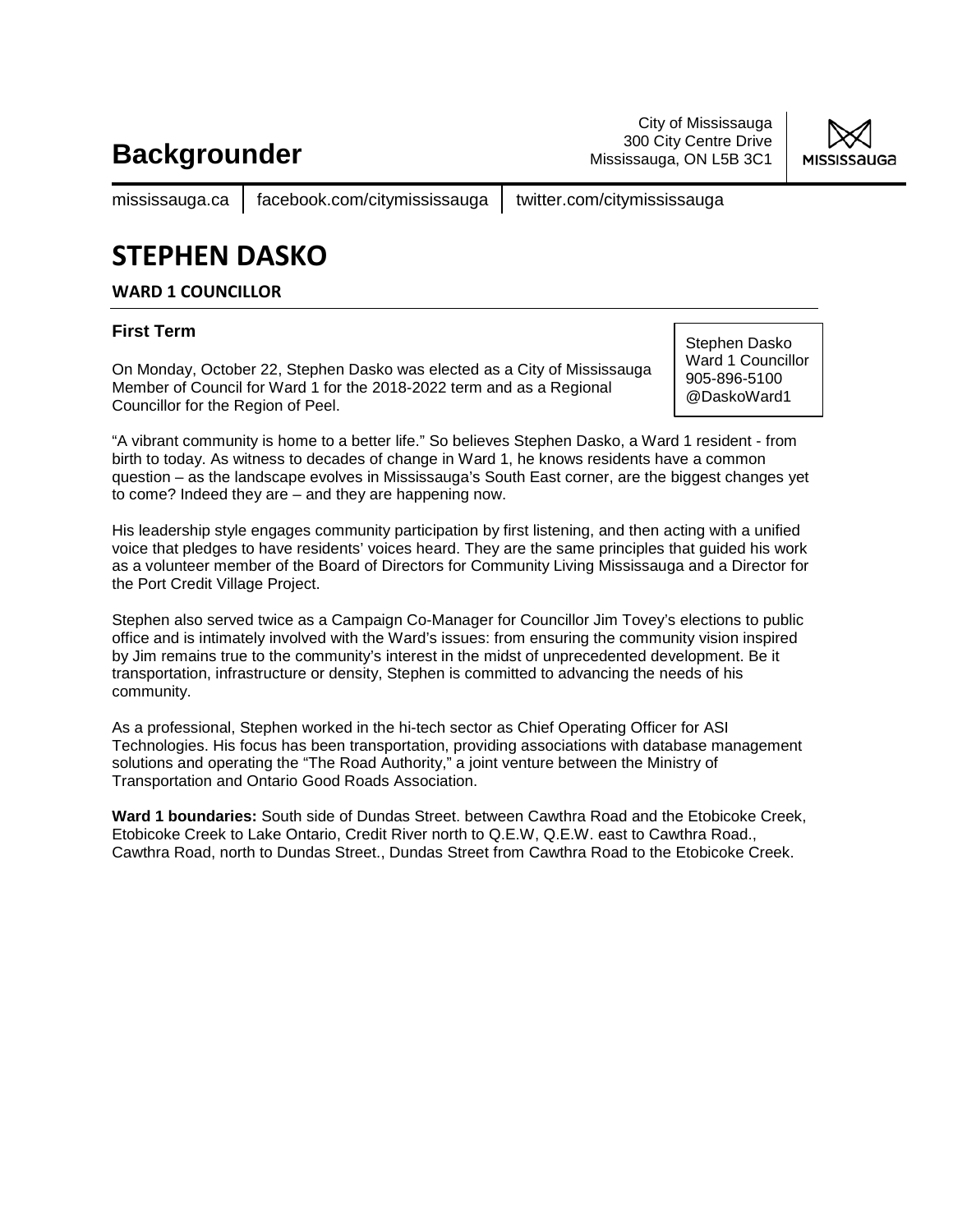City of Mississauga 300 City Centre Drive Mississauga, ON L5B 3C1



mississauga.ca | facebook.com/citymississauga | twitter.com/citymississauga

### **KAREN RAS**

### **WARD 2 COUNCILLOR**

### **Second Term**

First elected in 2014, Karen Ras returns for a second term as Councillor for Ward 2 in Mississauga and as Regional Councillor for the Region of Peel. Prior to running in her first election campaign in 2014, Ras was the Director of Corporate Relations for the former Enersource Corporation (now Alectra).

Karen Ras Ward 2 Councillor 905-896-5200 @RasWard2

She is the Chair of the Credit Valley Conservation Foundation and helps raise funds to enhance local conservation initiatives in the Credit River Watershed.

As Councillor, Ras pledges to continue to bring a positive attitude to everything she does:

- to work hard on behalf of her community
- to represent the best interests of the families across the communities of Sheridan Homelands, Park Royal, Lorne Park and Clarkson that makes the community a great place to work, play and raise a family
- to continue to be detail oriented when it comes to spending taxpayer dollars wisely

**Ward 2 boundaries:** Q.E.W. from Erin Mills Pkwy to the Credit River, Credit River south to Lake Ontario, Winston Churchill north to Dundas Street., Erin Mills Parkway south from Dundas Street to Q.E.W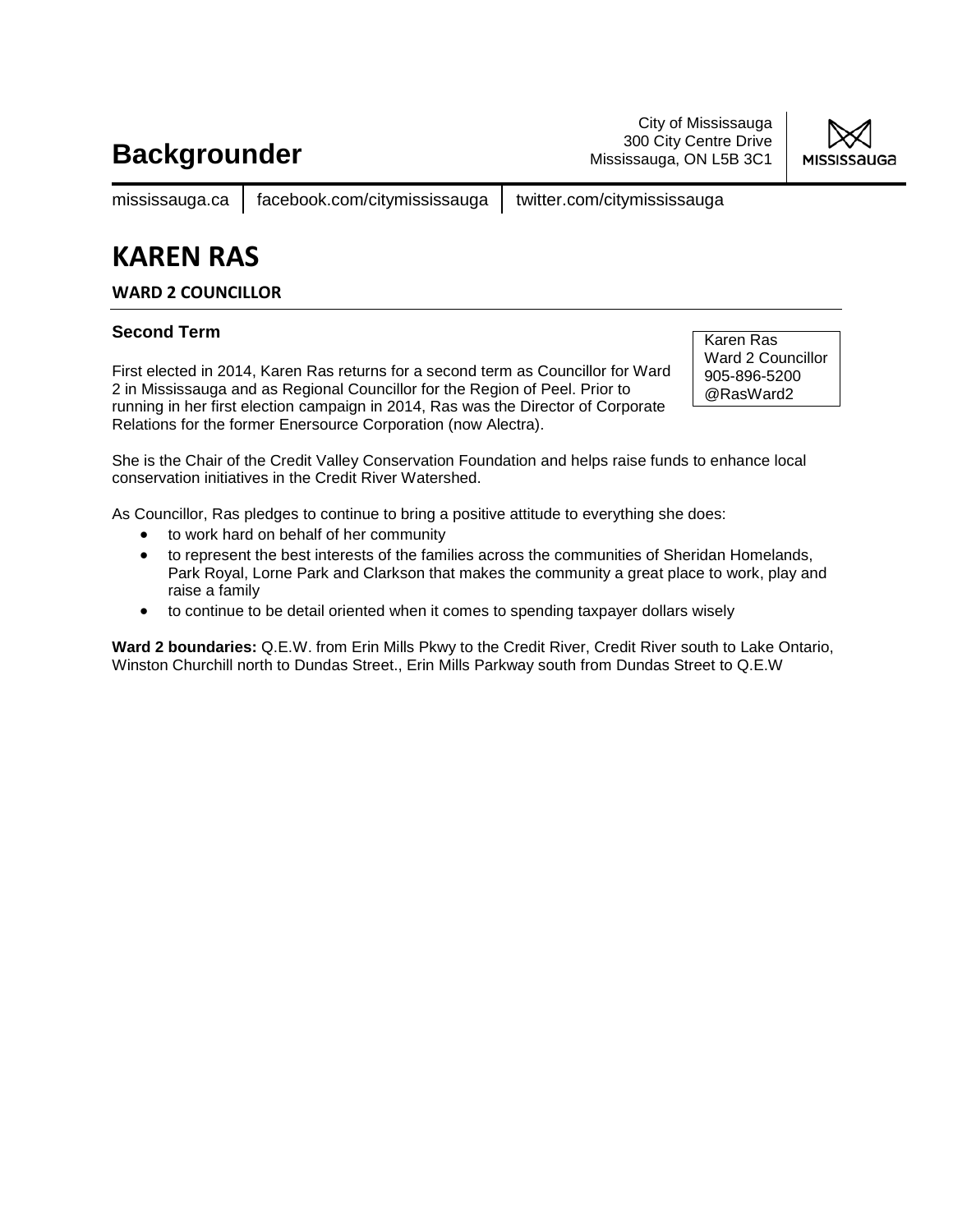City of Mississauga 300 City Centre Drive Mississauga, ON L5B 3C1



mississauga.ca | facebook.com/citymississauga | twitter.com/citymississauga

# **CHRIS FONSECA**

#### **WARD 3 COUNCILLOR**

### **Third Term**

First elected in 2010, Chris Fonseca has returned for a third term as a Councillor for Ward 3 in Mississauga and as a Regional Councillor for the Region of Peel.

Ward 3 Councillor 905-896-5300 @Chris\_Fonseca3

Fonseca previously ran her own successful business in the Health and Wellness sector and has also worked extensively with not-for-profit organizations that understand the importance of responsible fiscal planning and management.

Fonseca has supported city and regional public policies and initiatives that focus on safe, healthy, active environments for children and youth in a variety of ways. She is passionate about connecting people who share a commitment to healthy communities for kids.

**Ward 3 boundaries:** Eglinton Avenue East on the North; Dundas Street East on the South; Cawthra Road on the West and Etobicoke Creek on the East.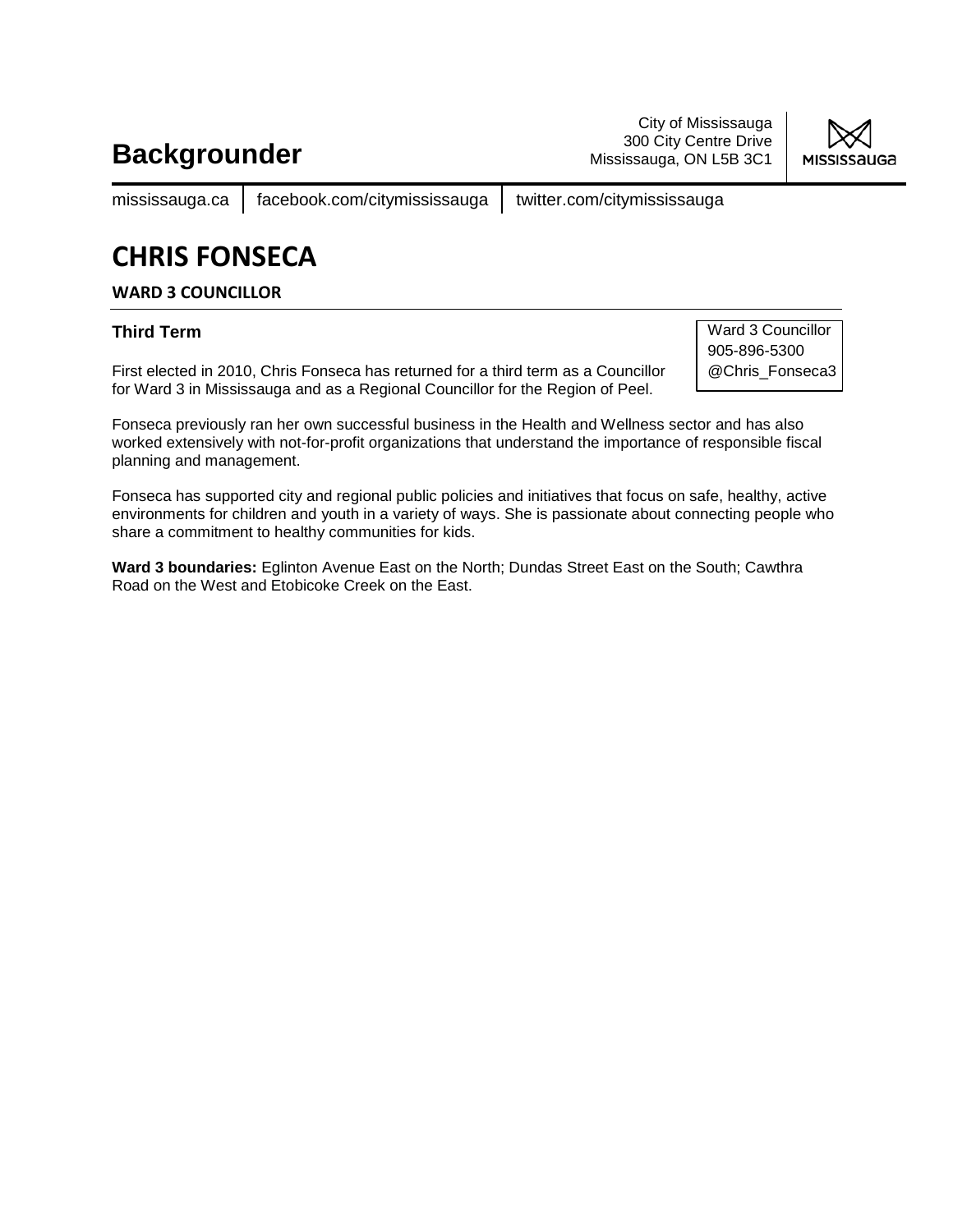City of Mississauga 300 City Centre Drive Mississauga, ON L5B 3C1



mississauga.ca | facebook.com/citymississauga | twitter.com/citymississauga

## **JOHN KOVAC**

**WARD 4 COUNCILLOR**

#### **Second Term**

First elected in a City of Mississauga by-election in 2015, John Kovac returns for a second term as the City and Regional Councillor for Ward 4, Mississauga. Prior to having been elected as Councillor, he worked with a local-area Member of

John Kovac Ward 4 Councillor 905-896-5400 @JohnKovac4

Parliament and as a political aide to a Member of Provincial Parliament/Ontario Minister of Labour.

A strong advocate for social justice and for workers' rights, John has also served in a Government Relations role for a labour union. Having always shown a passion for his community and for volunteerism, John remains active with local church groups and continues to serve as a director and as an ex-officio on various City and Regional boards and committees.

**Ward 4 boundaries:** Eglinton Avenue from Mavis Road to Cawthra Road; Cawthra Road south to Dundas Street; Hurontario Street from GO Line to Burnhamthorpe Road; Burnhamthorpe Road west to Mavis Road; Mavis Road from Burnhamthorpe Road to Eglinton Avenue.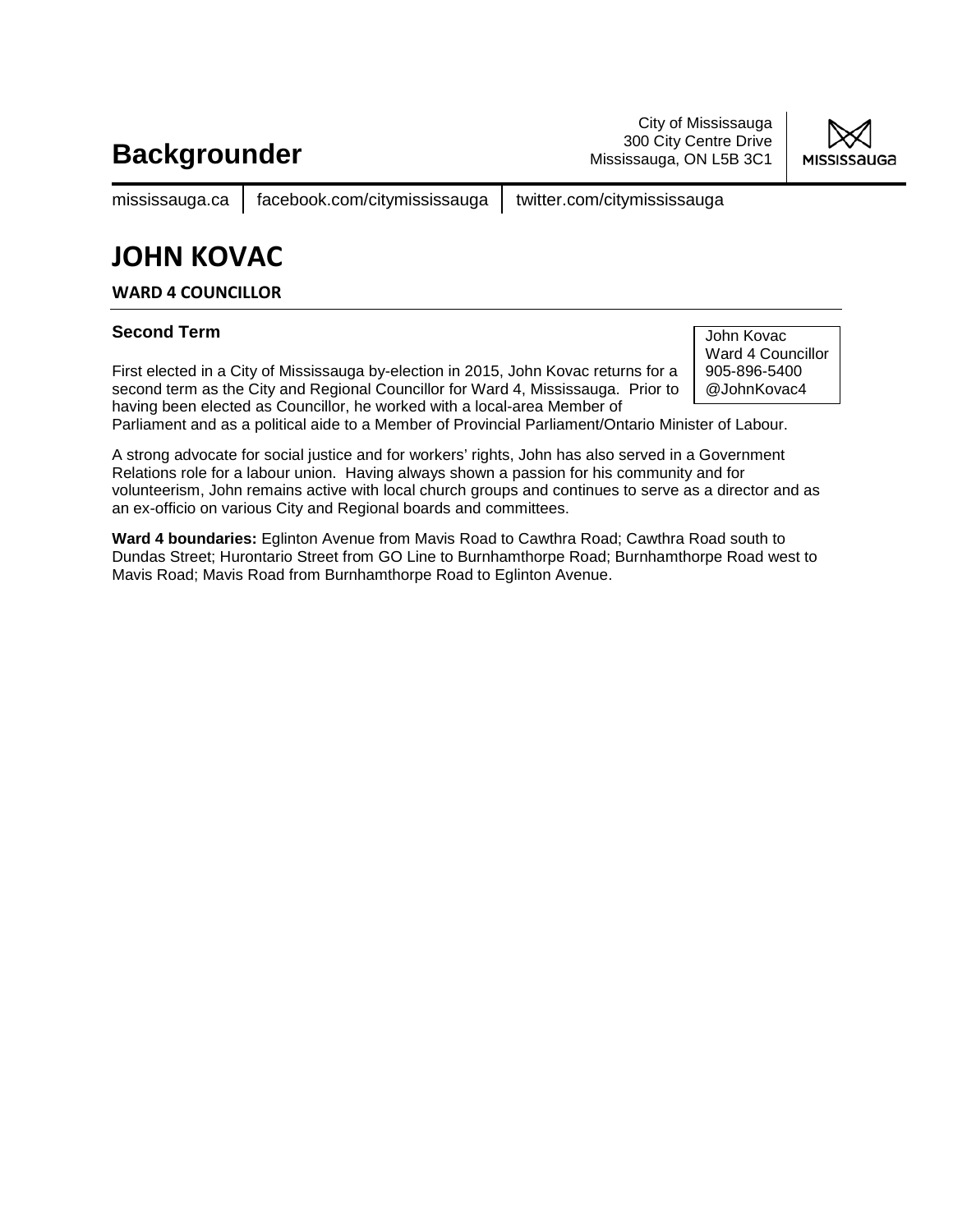City of Mississauga 300 City Centre Drive Mississauga, ON L5B 3C1



mississauga.ca | facebook.com/citymississauga | twitter.com/citymississauga

# **CAROLYN PARRISH**

### **WARD 5 COUNCILLOR**

#### **Third Term**

Originally elected to Mississauga City Council in 2006, Carolyn Parrish returns for her third term and second as a Councillor for Ward 5 and as a Regional Councillor for the Region of Peel.

Carolyn Parrish Ward 5 Councillor 905-896-5500 @carolynhparrish

Known for her straightforward style and passion for standing up for those without a voice, Parrish has used her comprehensive knowledge of multiple levels of government and international affairs to shape policy at the local, federal and international level.

An ardent supporter of democratic renewal in the developing world, Parrish has travelled extensively to monitor elections, to lead fact-finding missions and to represent national and international Parliamentary Associations.

**Ward 5 boundaries:** Eglinton Avenue West with the centerline of Mavis Road, northwesterly along the centreline of Mavis Road to its intersection with the centreline of Highway 401, northeasterly along the centerline of Highway 401 to its intersection with the centerline of McLaughlin Road, Northwesterly along the centerline of McLaughlin Road to its intersection with the centerline of Fletchers Creek, northwesterly and Northerly following the centerline of Fletchers Creek to its intersection with the Northerly limit of the City of Mississauga, northeasterly along the Northerly limit of the City of Mississauga to its intersection with the easterly limit of the City of Mississauga, southerly and Easterly along the Easterly limit of the City of Mississauga and continuing southerly along said limit as defined by the Indian Line to its intersection with the Northerly limit of the original road allowance between the former Townships of Etobicoke and Toronto, formerly known as Base Line Road, now known as Eglinton Avenue West (City of Toronto), Southwesterly along the northerly limit of the original road allowance between the former Townships of Etobicoke and Toronto, formerly known as Base Line Road, now known as Eglinton Avenue West (City of Toronto) to its intersection with the centerline of Etobicoke Creek, Southeasterly along the centerline of Etobicoke Creek to its intersection with the centerline of Eglinton Avenue East, southwesterly along the centerline.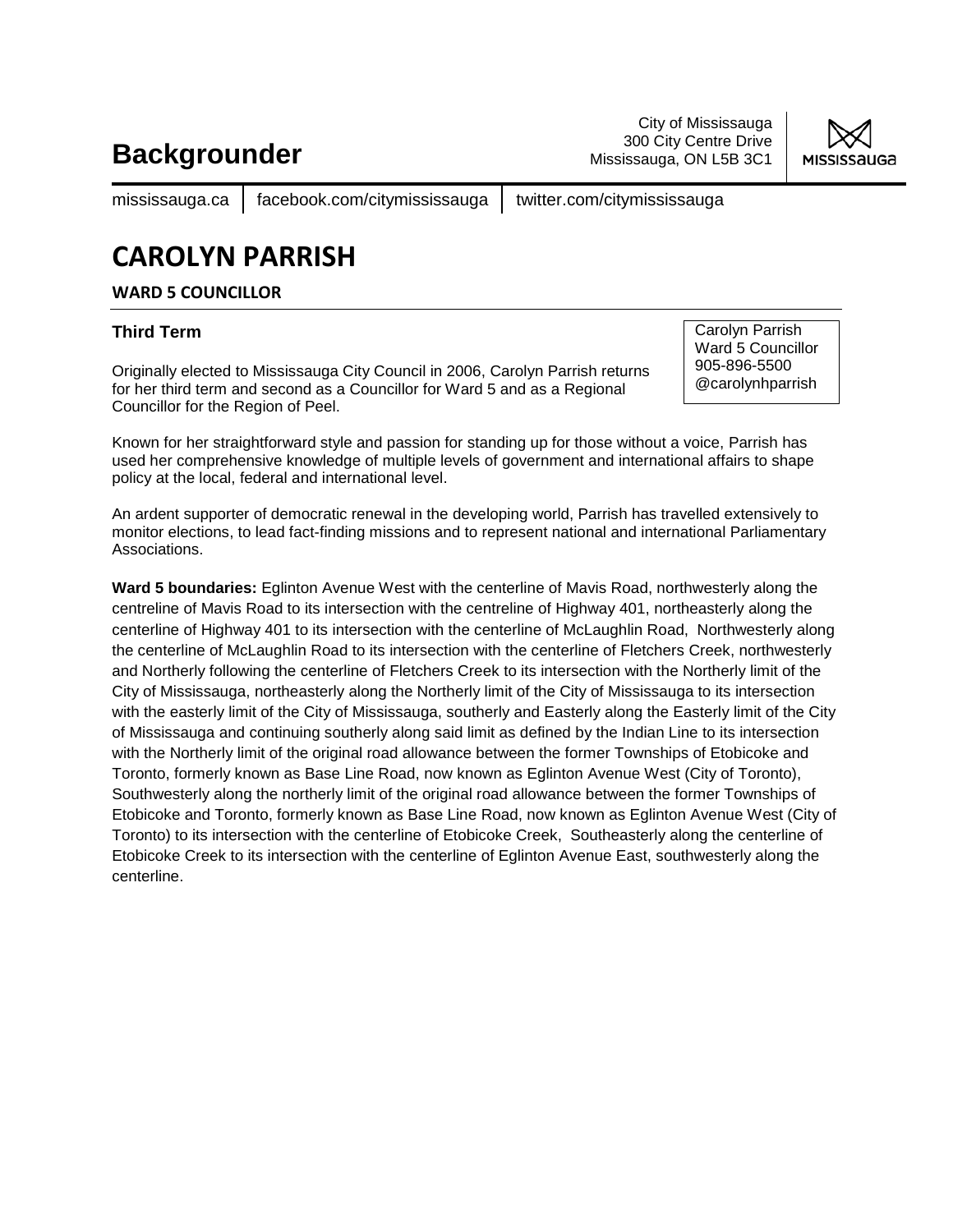City of Mississauga 300 City Centre Drive Mississauga, ON L5B 3C1



mississauga.ca | facebook.com/citymississauga | twitter.com/citymississauga

# **RON STARR**

### **WARD 6 COUNCILLOR**

### **Fourth Term**

Ron Starr was re-elected for a third consecutive term as Ward 6 Councillor for the City of Mississauga and as a Regional Councillor for the Region of Peel. He was first elected as Ward 6 Councillor in 2010. Starr also served as Ward 7 Councillor for the City of Mississauga and Region of Peel in the 1970s.

Ron Starr Ward 6 Councillor 905-896-5600 @RonStarr6

Prior to entering municipal politics, Starr served as President of Deanlee Management Inc., a familyowned development, planning, building and land use consultant firm, where he completed over one billion dollars in successful projects.

Starr is honoured to serve the residents of Mississauga and continues to conduct municipal business with the interest of the residents first and foremost.

Starr is a Professional Engineer (P.Eng.) and a designated Professional Land Economist (PLE). He is well known for his philanthropic and community volunteerism having served on many boards and committees.

**Ward 6 boundaries:** Britannia Road from the Credit River to Mavis Road, Mavis Road south to Dundas Street, Dundas Street west to the Credit River, along the Credit River north to Britannia Road.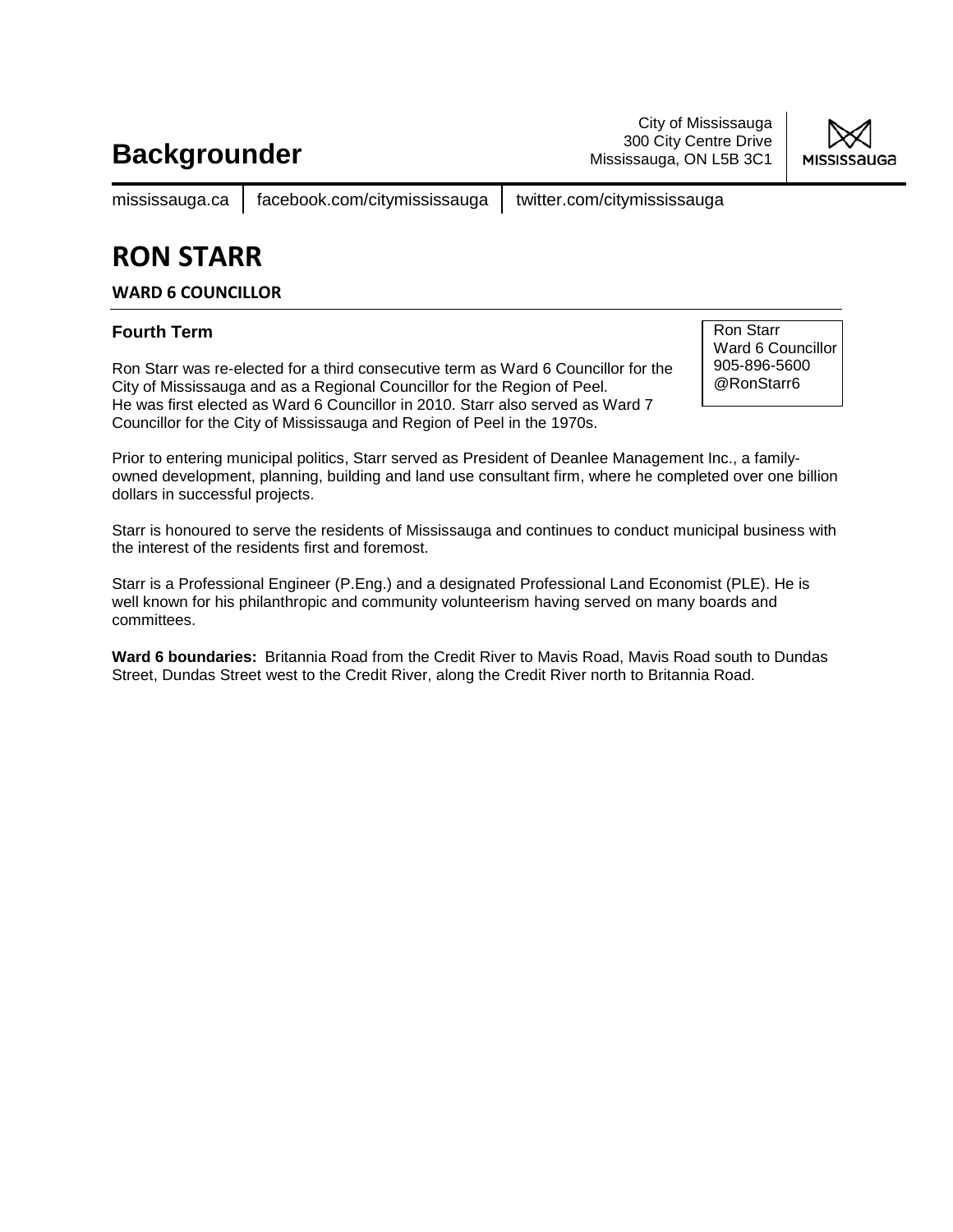City of Mississauga 300 City Centre Drive Mississauga, ON L5B 3C1



mississauga.ca | facebook.com/citymississauga | twitter.com/citymississauga

# **DIPIKA DAMERLA**

### **WARD 7 COUNCILLOR**

### **First Term**

On Monday, October 22, Dipika Damerla was elected as a City of Mississauga Member of Council for Ward 7 for the 2018-2022 Term and as a Regional Councillor for the Region of Peel.

Dipika Damerla Ward 7 Councillor 905-896-5600 @DipikaDamerla

Prior to being elected as a Councillor, Damerla served as a Member of Provincial Parliament (MPP) where she fought for the expansion of 350 beds at the Mississauga Hospital, more GO service and new schools to keep up with growth.

As Mississauga grows, Damerla wants to make sure it is one of the best places in the country to live, work and raise a family.

**Ward 7 boundaries:** Burnhamthorpe Rd. from Mavis Rd. to Hurontario St., Hurontario St. south to approximately Dundas St., Dundas West to Cawthra Rd., Cawthra Rd. from Dundas St. to the Q.E.W., Q.E.W. from Cawthra Rd. to the Credit River, Credit River north to Dundas St., Dundas St. east to Mavis Rd., Mavis Rd. from Dundas St. to Burnhamthorpe Rd.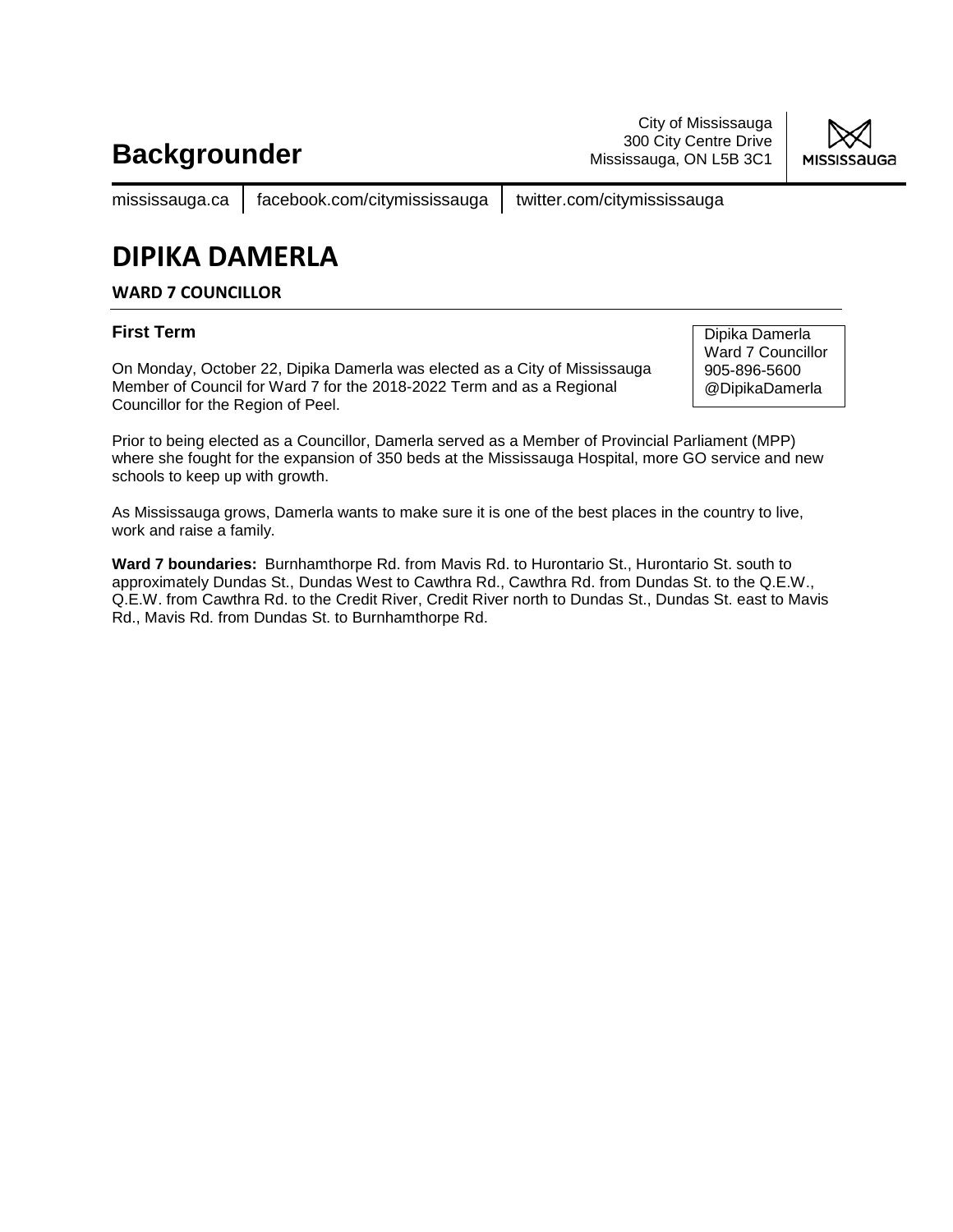City of Mississauga 300 City Centre Drive Mississauga, ON L5B 3C1



mississauga.ca | facebook.com/citymississauga | twitter.com/citymississauga

### **MATT MAHONEY**

**WARD 8 COUNCILLOR**

### **Second Term**

First elected in 2014, Matt Mahoney returns for a second term as a Councillor for Ward 8 in Mississauga and as a Regional Councillor for the Region of Peel. Mahoney was born and raised in Mississauga and has been a resident of Ward 8 for more than 40 years. Prior to being elected, Mahoney worked in the private sector for more than 20 years.

Matt Mahoney Ward 8 Councillor 905-896-5800 @mattmahoney\_8

As a resident, Mahoney understands the level of commitment and hard work that is necessary to effectively represent the interests of the increasingly diverse community. Mahoney is a strong communicator and advocate for the residents, families and businesses on issues and matters of important in Ward 8 and Mississauga.

**Ward 8 boundaries:** Eglinton Avenue from the Centre line of Hwy 407 to the Credit River; Credit River south to the QEW; QEW west to Erin Mills Parkway; Erin Mills Parkway from QEW to Dundas Street; Dundas Street from Erin Mills Parkway to the Ninth Line; Ninth Line north to Centreline of Hwy 407; Centreline of Hwy 407 north to Eglinton Avenue.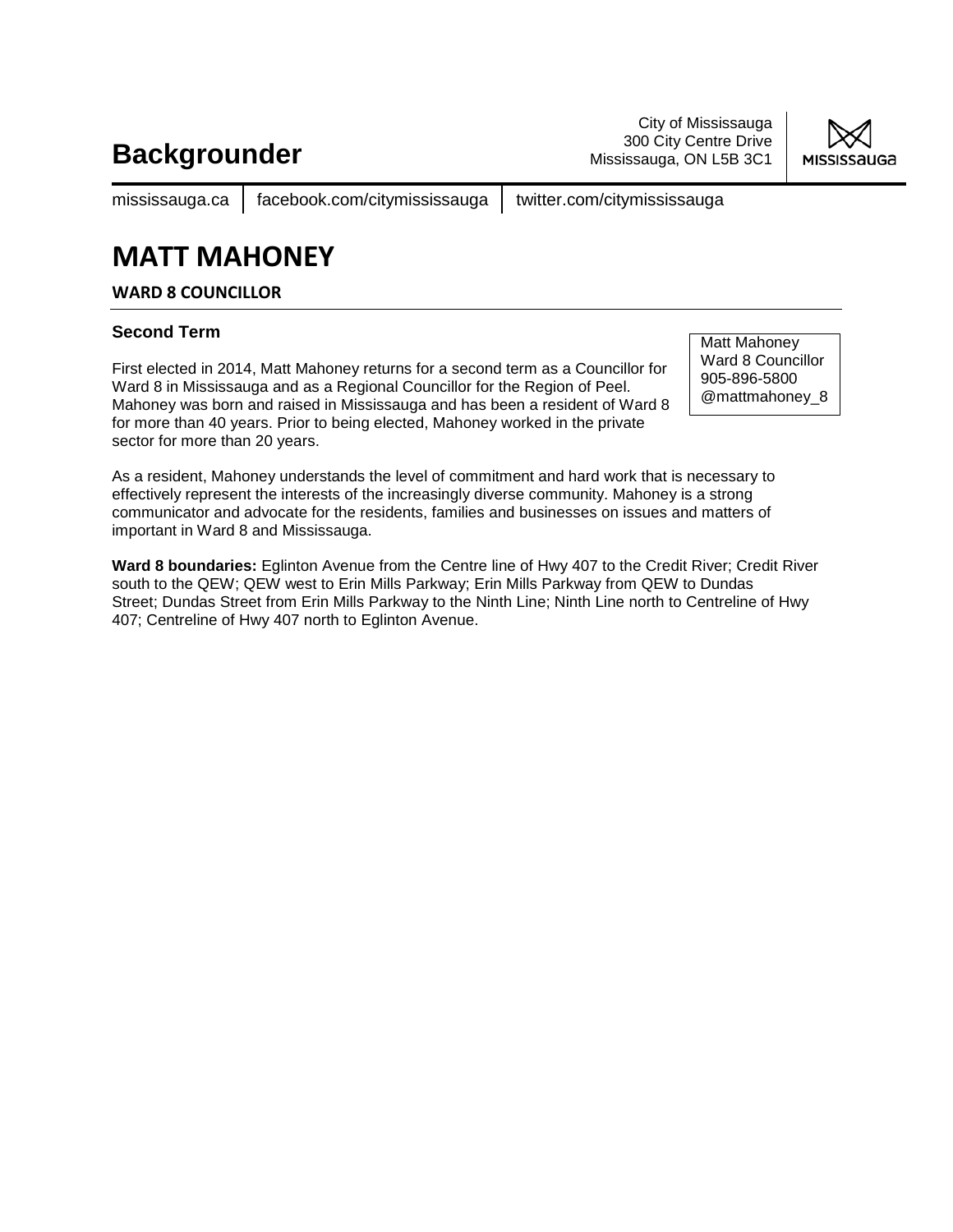City of Mississauga 300 City Centre Drive Mississauga, ON L5B 3C1



mississauga.ca | facebook.com/citymississauga | twitter.com/citymississauga

## **PAT SAITO**

### **WARD 9 COUNCILLOR**

#### **Ninth Term**

First elected in 1991, Pat Saito returns for a ninth term as Councillor for Ward 9 in Mississauga and a Regional Councillor for the Region of Peel. Pat carries her long history of community involvement to her role as Councillor focusing on community safety and development.

Pat Saito Ward 9 Councillor 905-896-5900 @PatSaitoWard9

Saito has achieved much success in the areas of crime prevention, traffic safety, accessibility, health as well as youth and children's issues. She is an advocate for safe streets and initiated the Mississauga Road Safety committee which has implemented many safety programs for pedestrians and motorists as well as bringing Vision Zero to Mississauga. She has received local and international awards for her work in crime prevention.

Saito's priorities in the coming term include implementing more safety programs, continuing to build the tourism industry in Mississauga, dealing with planning issues in her ward and advocating for improved regional transportation services.

**Ward 9 boundaries:** Ontario Hydro Corridor from Hwy 401 to Erin Mills Parkway, Erin Mills Parkway south to Eglinton Avenue, Eglinton Avenue west to Winston Churchill Boulevard, Winston Churchill Boulevard north to Britannia Road, Britannia Road west to Tenth Line, Tenth Line north to the St. Lawrence Hudson Railway, St. Lawrence & Hudson Railway west to the Centreline of Hwy 407, Centreline of Hwy 407 north to Hwy 401, Hwy 401 east to the Ontario Hydro Corridor.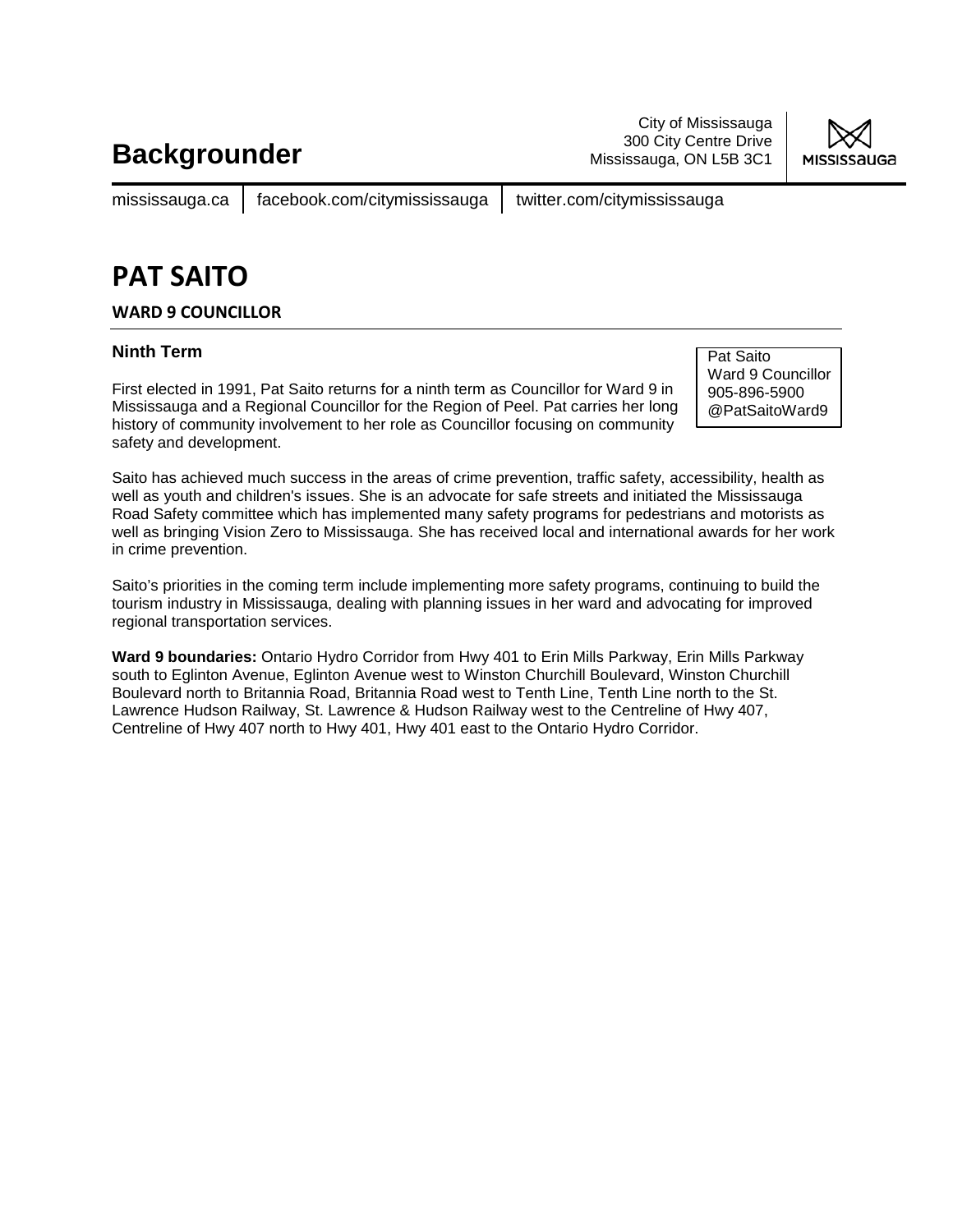City of Mississauga 300 City Centre Drive Mississauga, ON L5B 3C1



mississauga.ca | facebook.com/citymississauga | twitter.com/citymississauga

# **SUE McFADDEN**

#### **WARD 10 COUNCILLOR**

### **Fourth Term**

First elected in 2006, Sue McFadden returns for a fourth term as a Councillor for Ward 10 in Mississauga and as a Regional Councillor for the Region of Peel.

Sue McFadden Ward 10 Councillor 905-896-5010 @Sue\_Ward10

Prior to being elected as City Councillor in 2006, McFadden served as Trustee for the Peel District School Board for six years and worked with Bell Canada for 17 years in a senior management position.

Throughout her time as an elected official, McFadden has served on numerous committees of Council, including Chair of the Peel Police Services Board and Chair of the Diversity and Inclusion Advisory Committee. With a passion for public safety, she has also been a member of Safe City Mississauga, Traffic Safety Council and Emergency Services. Her commitment to safety has been recognized by her colleagues and appreciated by constituents.

**Ward 10 boundaries:** St. Lawrence & Hudson Railway from Centreline of Hwy 407 to Tenth Line, Tenth Line south to Britannia Road, Britannia Road east to Winston Churchill Boulevard, Winston Churchill Boulevard south to Eglinton Avenue, Eglinton Avenue west to Centreline of Hwy 407, Centreline of Hwy 407 north to the St. Lawrence & Hudson Railway.